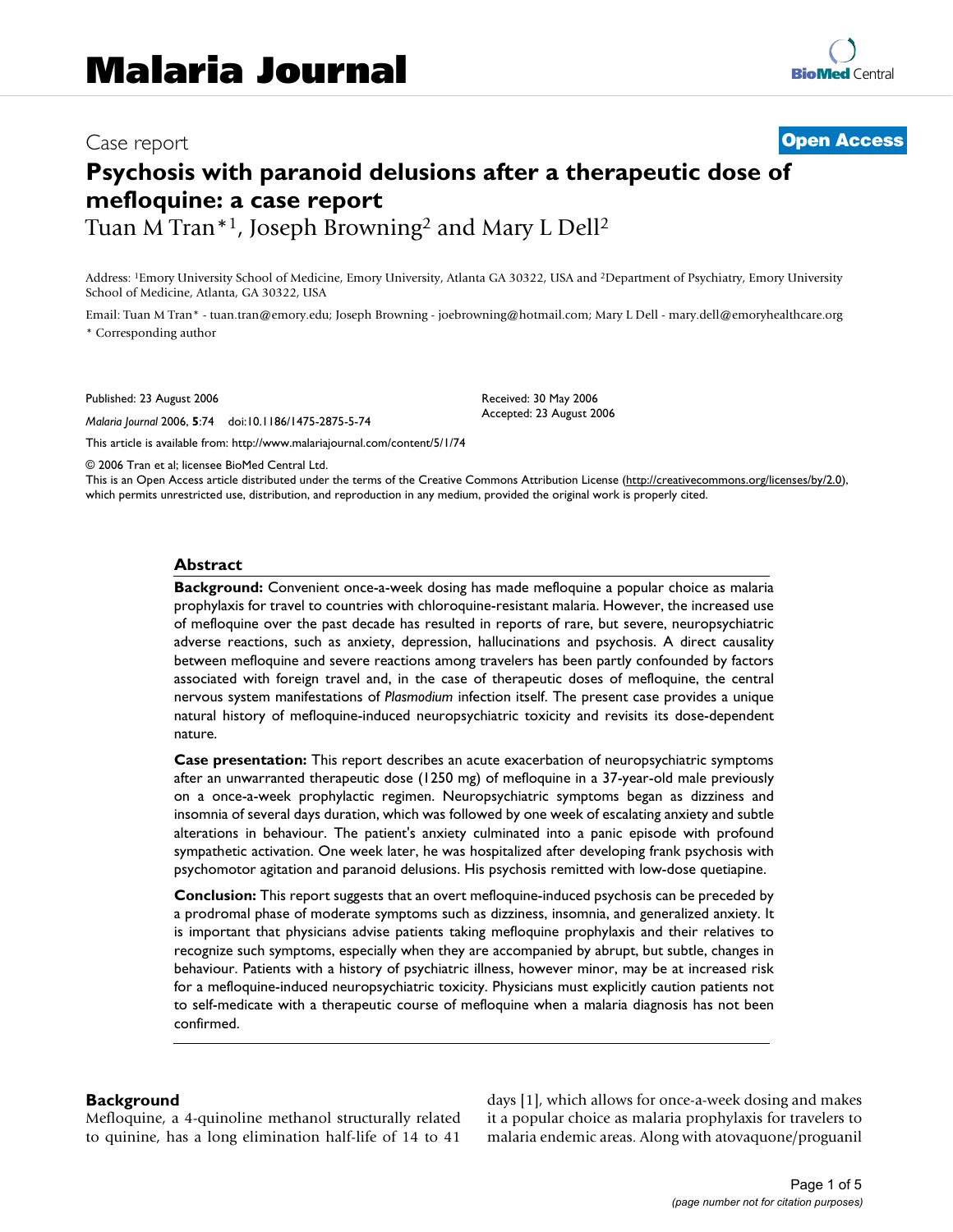and doxycycline, mefloquine is currently recommended as malaria prophylaxis for travel in areas with chloroquine-resistant *Plasmodium falciparum* by health authorities in the United States, the United Kingdom, and Canada [2,3]. The current recommended prophylactic dose is 250 mg once a week for adults. Since mefloquine was introduced in 1985, the most commonly reported adverse events have been gastrointestinal and neuropsychiatric events [4,5]. It is the latter that has been the most concerning to the public. Common neuropsychiatric adverse events include dizziness, insomnia, and strange or vivid dreams. The increased use of mefloquine over the past two decades, due to increased international travel to malaria endemic areas, has resulted in reports of less common, but more severe, neuropsychiatric reactions such as anxiety, depression, hallucinations and psychosis. Due to the relative rarity of events, the causal relationship between mefloquine and these severe reactions among travelers is tenuous, often confounded by factors associated with foreign travel and, in the case of therapeutic doses of mefloquine, the central nervous system (CNS) manifestations of *Plasmodium* infection itself.

This report describes an acute exacerbation of neuropsychiatric symptoms after an unwarranted therapeutic dose (1250 mg) of mefloquine in a 37-year-old male previously on a once-a-week prophylactic regimen. The case demonstrates the time course of mefloquine-induced neuropsychiatric toxicity, revisits the dose dependent nature of such adverse events, and reviews the current literature.

## **Case presentation**

Mr. A, a 37-year-old Nigerian male who has lived in the United States for ten years, traveled to Nigeria for one week with his wife to visit family. He had never taken mefloquine prophylaxis before this trip, but his childhood was remarkable for multiple episodes of malaria treated with various anti-malarial regimens. His previous psychiatric history was significant for a single panic attack experienced in his early twenties. He had no medical diagnoses prior to these events. He used no alcohol or other substances and had no known drug allergies.

Mr. A began his malaria prophylaxis regimen of once-aweek, 250 mg mefloquine two weeks prior to traveling to Nigeria. He and his wife spent a week in urban regions of his native country without incident. He discontinued his malaria prophylaxis upon returning to the United States. Two weeks later, Mr. A began experiencing fatigue and a mild headache and presented to a university-affiliated travel clinic. He denied fever, chills, night sweats, or nausea. Chemistries and cell blood count were within normal limits, and a blood smear showed no evidence of parasitaemia.

Two weeks after his visit to the travel clinic, Mr. A, still concerned that he might have malaria, took a one-time therapeutic dose of 1250 mg mefloquine. The next day, he began experiencing vertigo and insomnia, both which lasted for several days. While at work that same week, he experienced chest pain radiating down his left arm with concomitant diaphoresis and tachycardia in what the patient described as "an ACS picture," referring to acute coronary syndrome. He felt intense anxiety at this time. Mr. A's blood pressure taken in his office was 210/110. He then went to the emergency department of an outside hospital and was admitted for a hypertensive emergency. Cardiac work-up for ACS, including an exercise stress test, was negative and head computerized tomography showed no abnormalities other than a left maxillary mucosal inclusion cyst suggestive of sinusitis. Mr. A was diagnosed with hypertension and, incidentally, with Type II diabetes mellitus. He was held overnight for observation and discharged the following morning on metoprolol 100 mg qd, lisinopril 10 mg qd, rosiglitazone 1 mg bid, and metformin 500 mg bid, and zolpidem 10 mg qhs. The following Monday morning, he returned to work at his office, but left midday because he was experiencing anxiety and nervousness. He did not return to work the rest of the week and tried to relieve his anxiety with exercise and outdoor activities. During this week, he began having unusual conversations about spirituality and religion with his wife. His wife reported that he had difficulty following conversations and was remarkably suspicious of her as well, with numerous inquiries into her activities and friends.

Nine days after the previous hospital discharge, Mr. A became abruptly anxious and agitated with delusions that his wife was having an extramarital affair and began "talking out of his head." His wife, fearful of his increasing agitation and paranoia, finally coaxed Mr. A into going to the emergency department at a university-affiliated hospital. He became severely agitated and paranoid in the emergency department, becoming highly suspicious of the one-to-one sitter ordered for his safety after he had reported suicidal ideation. He attempted to escape from the hospital. Eventually, Mr. A had to be restrained to his bed due to profound psychomotor agitation. His vital signs were remarkable for a blood pressure of 157/97, and physical examination was significant only for altered mental status. Serum electrolytes, renal function, and cell blood count were within normal limits. Blood glucose was mildly elevated at 146 mg/dL. Urine drug screen was negative. Urinalysis was positive for bacteriuria, and a course of levofloxacin was initiated. Mr. A was admitted to the general medicine service, where overnight he had another acute episode of agitation, becoming increasingly argumentative with the staff. Intramuscular haloperidol was administered to treat his acute psychotic agitation.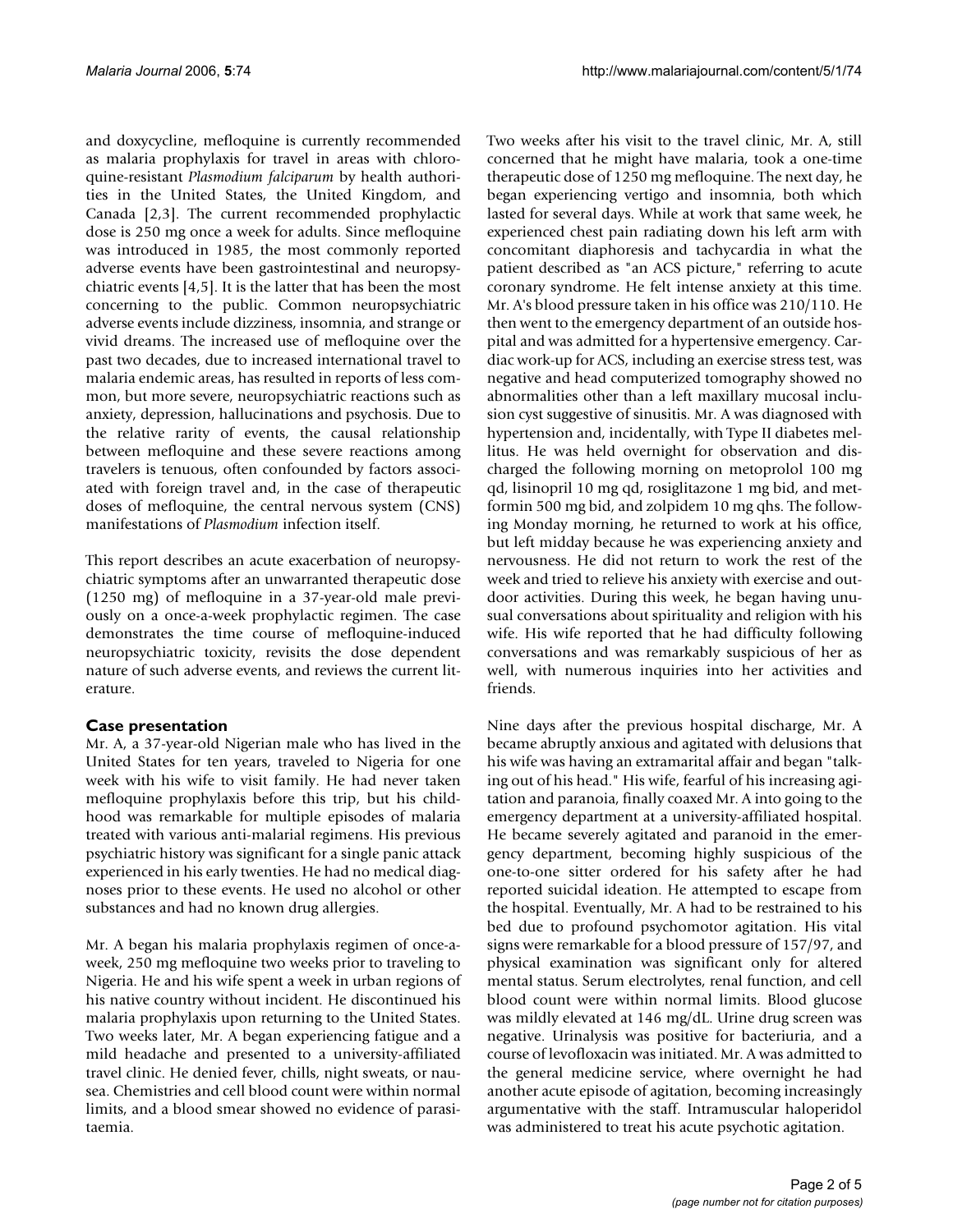Mr. A was transferred to the medical psychiatry inpatient unit with the DSM-IV-TR diagnosis of Psychotic Disorder, Not Otherwise Specified. His vital signs remained stable. Rapid plasma reagin test, cobalamin and folate levels, liver transaminase levels, and thyroid stimulating hormone levels were within normal limits. Mr. A complained of intense anxiety with no identifiable precipitant on the first day of his hospital course. He demonstrated paranoid behaviour and was highly suspicious of the staff, frequently checking identification badges and quizzing the staff in order to verify their background and knowledge. Although generally cooperative, he questioned the utility of all procedures indicated in his treatment. He was started on quetiapine 25 mg qhs, alprazolam 0.5 mg bid and zolpidem 5 mg qhs. The latter two medicines were both started during his previous hospitalization for hypertensive crisis. He was also maintained on his previous anti-hypertensive (metoprolol 100 mg qd and lisinopril 10 mg qd) and diabetic (rosiglitazone 1 mg bid, and metformin 500 mg bid) regimens. An electroencephalogram was performed, and the results were negative and inconsistent with delirium or encephalopathy. His vital signs were stable and within normal limits.

The next day, he reported that he refused quetiapine the previous night (confirmed with the nursing staff), citing that his paranoia and delusions had resolved. His claims were incongruent with his behaviour, as he was even more inquisitive than previously, again challenging the staff on their medical knowledge and questioning the rationale behind his medical treatment. He requested that he see his medications delivered in their original packaging before taking them. He eventually took his psychotropic medications but refused diabetic management on grounds that he wanted a subspecialist to manage his diabetes. Work-up for pheochromocytoma, porphyria, and heavy metal toxicity was negative. Over the next couple days, Mr. A's paranoia remitted in response to low dose quetiapine, and he became more pleasant, agreeable, and less suspicious. He eventually agreed to the nursing staff dispensing all his medications and to routine management of his diabetes. On day six of admission, Mr. A stated that he felt more trusting and was completely agreeable to the treatment and discharge plan, although he still found it difficult to follow conversations. After confirming follow-up appointments with Mr. A and his wife and obtaining assurances that he would not return to work until after clearance by an outpatient psychiatrist, Mr. A was discharged on quetiapine 100 mg qhs, metoprolol 100 mg qd, lisinopril 10 mg qd, rosiglitazone 1 mg bid, and metformin 500 mg bid.

# **Conclusion**

Mr. A's initial presenting symptoms in the travel clinic were fatigue and a mild headache, both non-specific symptoms that may or may not be attributable to mefloquine. One can assume that Mr. A tolerated the prophylactic mefloquine regimen relatively well as evidenced by the absence of serious neuropsychiatric symptoms during and immediately after his three-week course. However, these lingering non-specific symptoms prompted him to take a therapeutic dose of mefloquine despite a negative blood smear. His neuropsychiatric symptoms appeared the next day, concomitant with the presumed peak of mefloquine, which reaches maximum concentration in the blood within 24 hours of an oral dose [1].

Mr. A's risk factors for mefloquine-induced psychosis include previous use of anti-malarials for childhood malaria and a single panic attack that occurred ten years prior to this psychotic episode. Drug interactions between mefloquine and anti-hypertensive or anti-diabetic medications may have contributed to the psychosis, but this is unlikely given that Mr. A experienced sleep disturbances, vertigo, anxiety and a panic attack prior to being diagnosed with diabetes and hypertension. Current literature lacks evidence of such interactions aside from one study which demonstrated that mefloquine inhibited the metabolism of metoprolol [6]. Similarly, the contribution of incidental bacteriuria to Mr. A's altered mental status is plausible but unlikely, given that he had neither pre-existing cognitive impairment nor clinical findings that would suggest a complicated urinary tract infection. Levofloxacin was used to treat his bacteriuria after the initial onset of neuropsychiatric symptoms. Interestingly, levofloxacin is a fluoroquinolone antibiotic structurally related to mefloquine but has a low overall rate of serious CNS adverse events, with such events occurring in only 4 per 100 000 treated patients [7]. Whether levofloxacin can contribute to pre-existing neuropsychiatric symptoms in an additive manner has yet to be formally investigated. Mr. A's psychotropic medications should not have contributed significantly to his psychotic presentation. Both alprazolam and zolpidem are short-acting drugs that were well tolerated at low doses for one week prior to the acute psychotic episode. In addition, alprazolam, as are other benzodiazepines, has an insignificant risk of inducing psychosis; in fact, this class of drugs has been used in the treatment of acute psychosis [8-10]. It is important to note that zolpidem has been reported to induce psychosis at much higher doses, but this phenomenon has been limited to women [11].

A review of neuropsychiatric adverse events in an estimated 1.2 million mefloquine prophylaxis users from continental Europe demonstrated only 278 adverse events (0.023%), with the most commonly reported being dizziness, neuropathies, headaches, and psychiatric disorders of affect [12]. The study was limited by its reliance on selfreporting of adverse events and the use of a crude, overes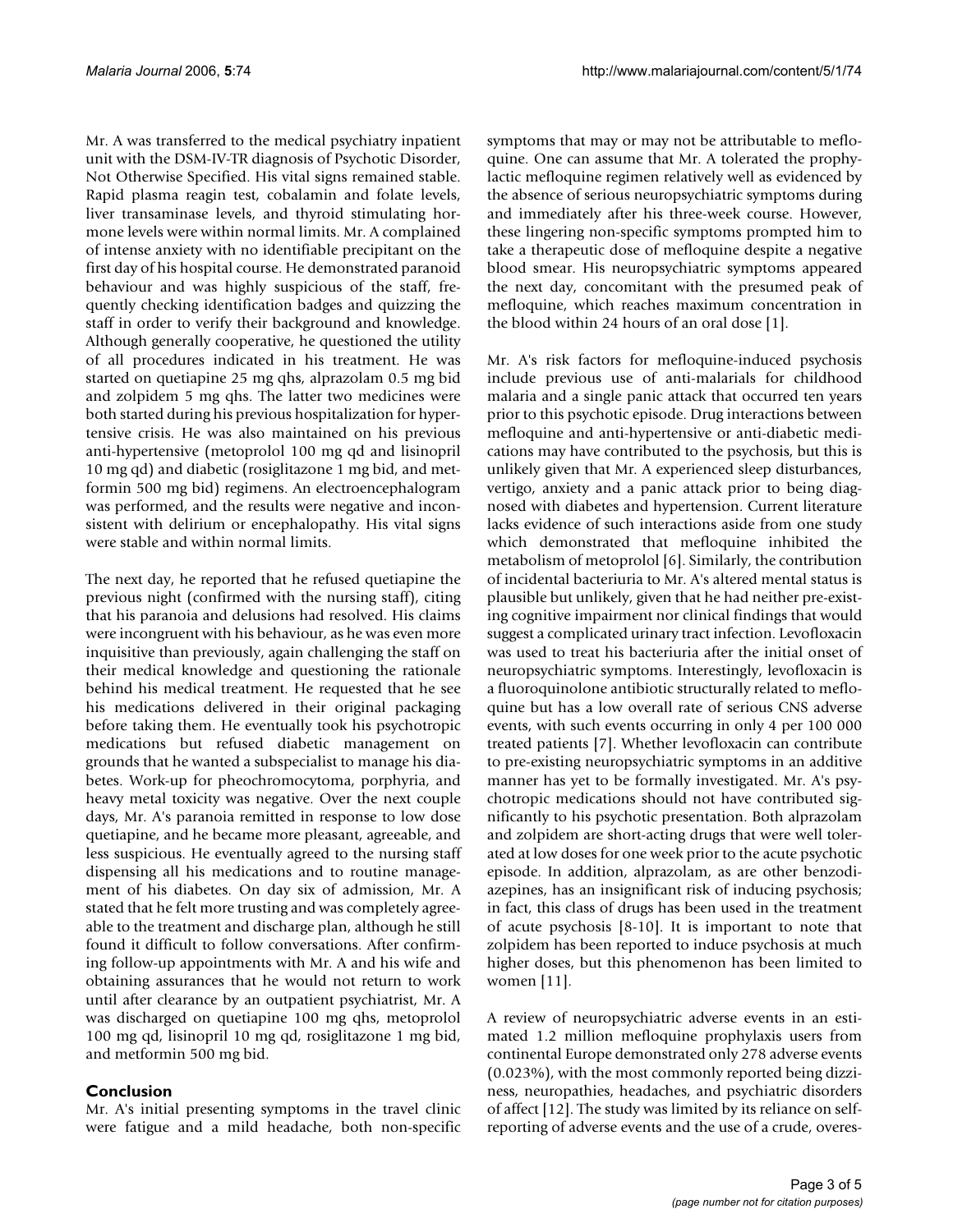timated denominator derived from drug sales rather than actual compliance rates. More recent studies have consistently demonstrated that neuropsychiatric adverse events associated with prophylaxis are usually limited to dizziness, bizarre or vivid dreams, and insomnia, but with incidence rates of 10–40% [4,5,13]. Anxiety is less common, with one trial ( $n = 483$ ) reporting an incidence of 4% in non-immune travelers receiving mefloquine prophylaxis [4]. Mefloquine-induced panic attacks and psychosis appear to be even rarer events; an observational study of 16,491 subjects on mefloquine prophylaxis described only 9 and 3 events, respectively, during the course of mefloquine use [14].

Neuropsychiatric adverse events after *therapeutic* doses of mefloquine have been difficult to study mainly because malaria itself often causes CNS symptoms, and current practices in endemic regions require mefloquine/artesunate combination therapy due to increasing mefloquine resistance [15]. Nevertheless, in a limited study of 22 healthy volunteers, almost all participants experienced vertigo, nausea, or headache after a therapeutic dose of mefloquine. Less common events included anxiety, depression, confusion and hallucinations [16]. An earlier risk analysis of malaria cases in Germany suggested that therapeutic mefloquine increased the risk of neuropsychiatric adverse events by 60-fold over prophylactic doses [17]. In the treatment of uncomplicated falciparum malaria with mefloquine regimens, randomized, controlled trials in Thailand have consistently shown doserelated increases in both moderate and severe neuropsychiatric adverse events [18-21]. Pronounced CNS toxicity was seen in two cases of inadvertent mefloquine overdose secondary to dispensing errors [22]. One patient developed confusion, agitation, ataxia, dizziness, speech difficulties, and high-frequency hearing loss after taking 15 250 mg of mefloquine over two months. The other patient complained of persistent weakness, depression, disorientation, and paresthesia after taking 16 250 mg of mefloquine within a six month period. In both cases, mefloquine (Lariam) was mistakenly substituted for terbinafine (Lamisil). These data suggest that the incidence and severity of neuropsychiatric events associated with mefloquine use is dose-dependent. Interestingly, serious adverse events do not seem to correlate with mefloquine levels in the blood [23], implying that the risk of developing neuropsychiatric symptoms may be related to an individual's threshold for mefloquine rather than absolute mefloquine blood levels. The case presented here supports a dose-dependent effect of mefloquine neurotoxicity, as Mr. A developed profound anxiety and subsequent paranoid psychosis only after his dose was escalated from 250 mg to a one-time dose of 1250 mg.

To date, the effects of mefloquine on the CNS remain unclear, given the limited literature on this topic. On a biochemical level, there is evidence that mefloquine may disrupt calcium homeostasis and induce a stress response in rat neurons *in vitro* [24]. Also, mefloquine has been shown to inhibit electrical coupling between interneurons in slices of rat neocortex via blockade of gap junctional channels [25]. At the clinical level, Croft and Herxheimer critically reviewed 516 case reports and proposed that mefloquine exerts its CNS effects via primary hepatotoxicity and symptomatic thyroid dysfunction [26]. In the present report, work up for hepatic and thyroid dysfunction was negative.

This case reveals a unique and insidious natural history of mefloquine neurotoxicity. Prior to developing overt psychosis, Mr. A had initially experienced vertigo and insomnia for several days followed by a full week of escalating anxiety and subtle alterations in behaviour. His anxiety culminated into a panic episode with profound sympathetic activation within a week of taking therapeutic mefloquine. This suggests that an overt mefloquineinduced psychosis can be preceded by a prodromal phase of moderate symptoms such as dizziness, insomnia, and generalized anxiety. Taylor and White reviewed several studies assessing the effect of mefloquine on psychomotor performance and fine motor skills and concluded that mefloquine did not significantly interfere with higher mental function despite causing adverse effects such as sleep disturbances and changes in affect [20]. The fact that mefloquine toxicity does not usually hinder daily function may mask its potential severity. It is important that physicians advise patients taking mefloquine and their relatives to recognize specific symptoms, especially when they are accompanied by abrupt but subtle changes in behaviour.

Although psychosis is usually self-limited after mefloquine is discontinued, its adverse effects on the CNS may continue for several weeks due to a long elimination halflife. Therapy with atypical antipsychotics, such as risperidone, has shown to be effective in several cases, with psychosis remitting within a few days [27-29]. Mr. A responded within two days to low-dose quetiapine with complete resolution of his psychomotor agitation and paranoid delusions. Therefore, recognition of specific neuropsychiatric symptoms and behavioural changes in a patient taking mefloquine may prompt physicians to more carefully assess the patient and intervene if necessary before severe psychosis develops.

#### **Authors' contributions**

TT, JB, and MD were involved in the management and care of the patient. TT prepared the manuscript with con-